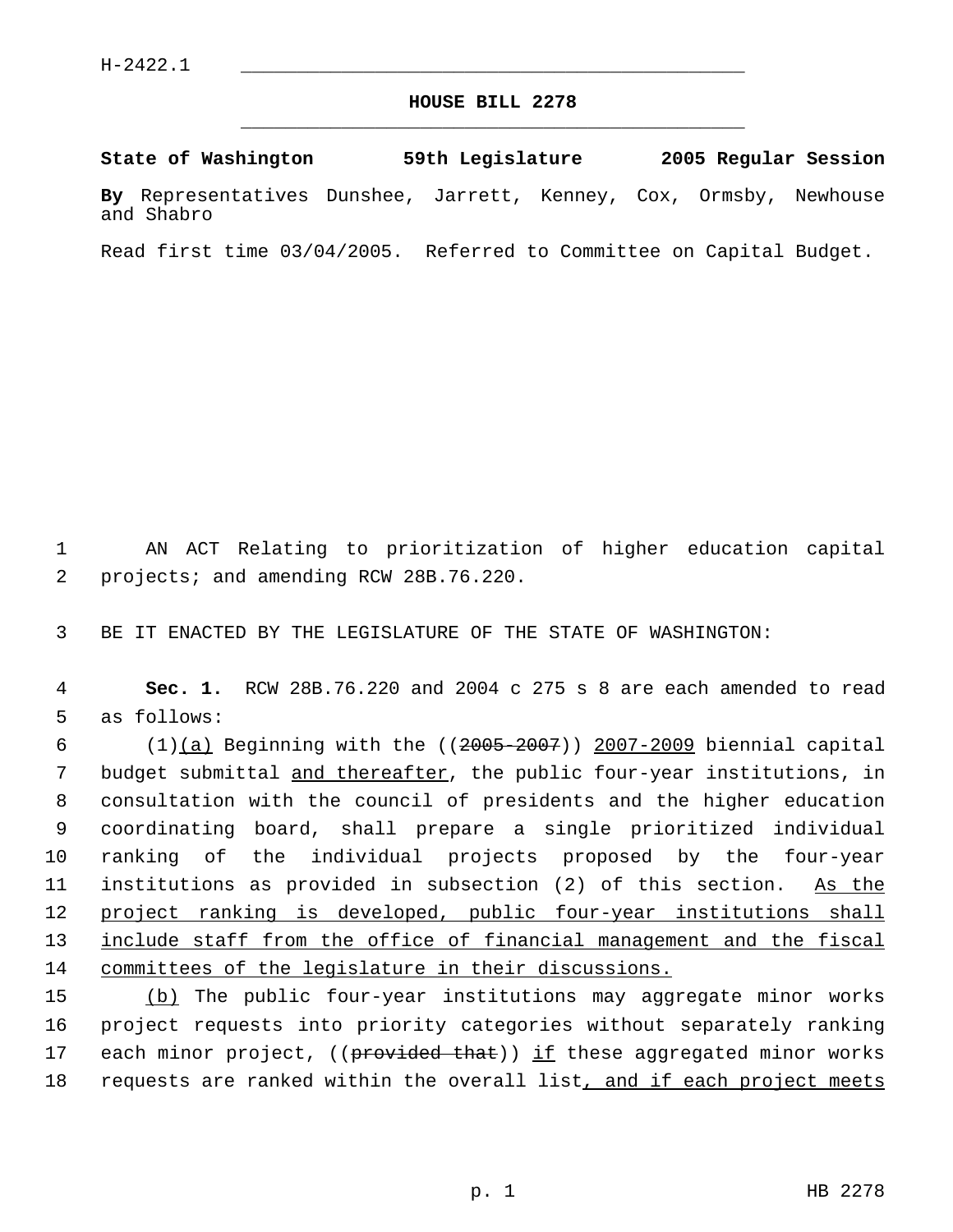1 the definition of minor works according to the capital budget instructions developed by the office of financial management.

 (c) All other individual projects shall be rated and ranked according to a point system that incorporates the following priorities: (i) Statewide priorities: The legislature shall, by concurrent resolution, establish statewide priorities for capital projects for the public four-year institutions. Statewide priorities may include, but 8 are not limited to, expanding capacity in particular academic programs, 9 addressing measurable unmet demand for expanded capacity in different 10 geographic regions of the state, implementing particular models of service delivery, or improving alignment between operating and capital budgets. The statewide priorities may also be incorporated into 13 performance contracts negotiated between the state and public four-year institutions. The concurrent resolution shall provide guidance for the 15 allocation of points for projects that meet the statewide priorities.

16 (ii) Preservation: For repairs and improvements to existing facilities and systems, the rating and ranking of individual projects must be based first on the facility condition index for the building as established by the joint legislative audit and review committee. Institutions with a higher level of preservation shall receive a 21 greater number of points. Other criteria or factors ((that)) may include, but are not limited to, the age and condition of buildings or systems, the programmatic suitability of the building or system, and the activity/occupancy level supported by the building or system.

25 (iii) Utilization: For projects creating new space or capacity, 26 the ratings and rankings of projects must be based first upon ((criteria or factors that include, but are not limited to, measuring existing capacity and progress toward meeting increased space 29 utilization levels as determined)) the utilization of existing space as measured by standards established by the higher education coordinating board. Institutions with a higher level of space utilization shall receive a greater number of points.

 (d) The project ranking shall not be implemented by assigning an equal number of overall points to each public four-year institution, but shall reflect an assignment of points to individual projects based on the priorities and criteria established under this section.

 (2) The single prioritized four-year project list shall be approved by the governing boards of each public four-year institution and shall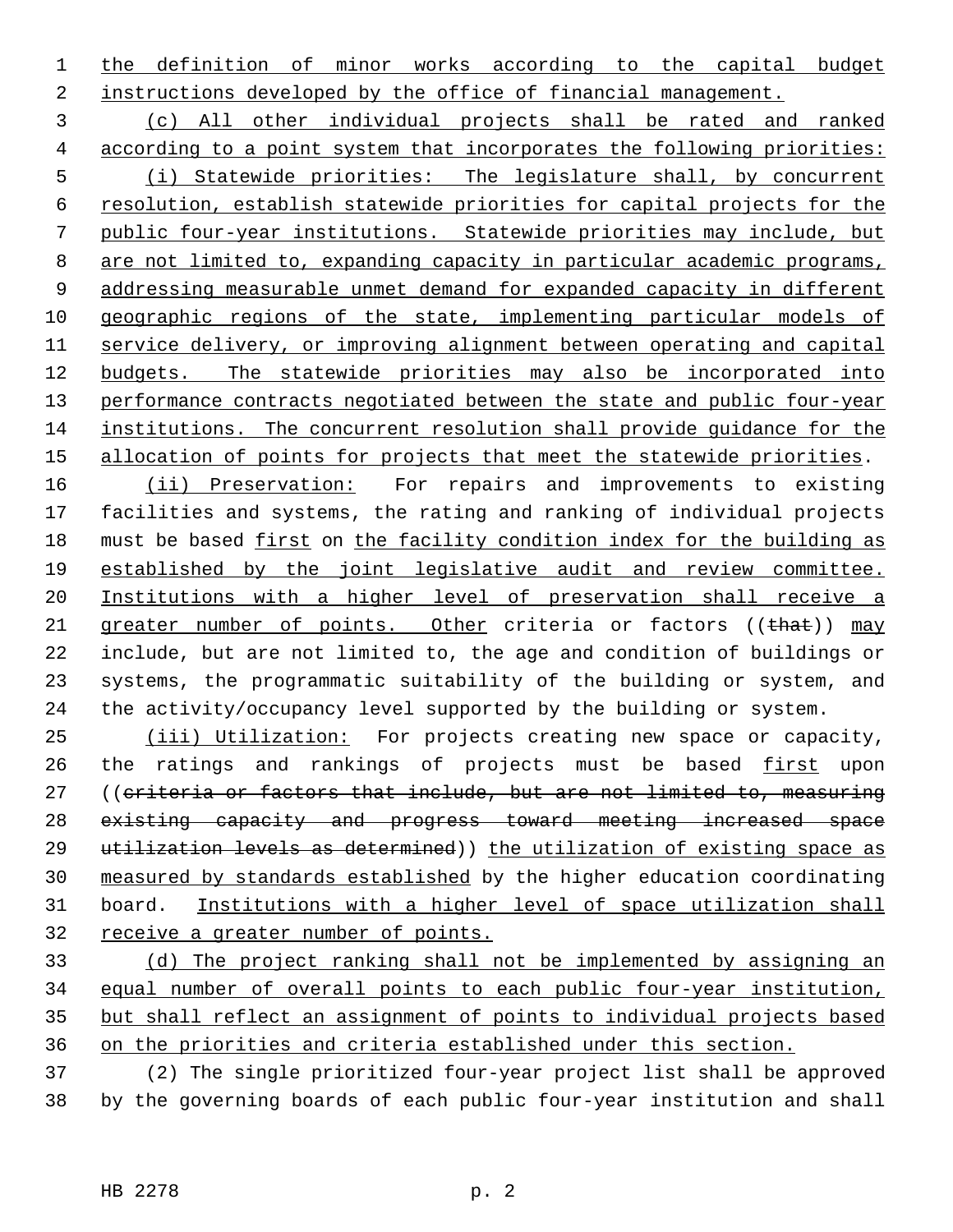be submitted to the office of financial management and the higher education coordinating board concurrent with the institution's submittal of their biennial capital budget requests.

 (3)(a) The higher education coordinating board, in consultation with the office of financial management and the joint legislative audit and review committee, shall develop common definitions that public four-year institutions and the state board for community and technical colleges shall use in developing their project lists under this section.

 (b) As part of its duties under RCW 28B.76.210, the higher education coordinating board shall, as part of its biennial budget guidelines, disseminate, by December 1st of each odd-numbered year, the criteria framework, including general definitions, categories, and rating system, to be used by the public four-year institutions in the development of the prioritized four-year project list. The criteria framework shall specify the general priority order of project types 17 based on the priorities described in subsection (1) of this section and 18 other criteria determined by the board, in consultation with the public four-year institutions.

 (c) Under RCW 28B.76.210, the public four-year institutions shall submit a preliminary prioritized four-year project list to the higher education coordinating board by August 1st of each even-numbered year.

 (d) The state board for community and technical colleges shall, as part of its biennial capital budget request, submit a single prioritized ranking of the individual projects proposed for the community and technical colleges. The state board for community and technical colleges shall submit an outline of the prioritized community and technical college project list to the higher education coordinating board under RCW 28B.76.210 by August 1st of each even-numbered year.

 (4) The higher education coordinating board, in consultation with the public four-year institutions, shall resolve any disputes or disagreements arising among the four-year institutions concerning the ranking of particular projects. Further, should one or more governing boards of the public four-year institutions fail to approve the prioritized four-year project list as required in this section, or should a prioritized project list not be submitted by the public four-year institutions concurrent with the submittal of their respective